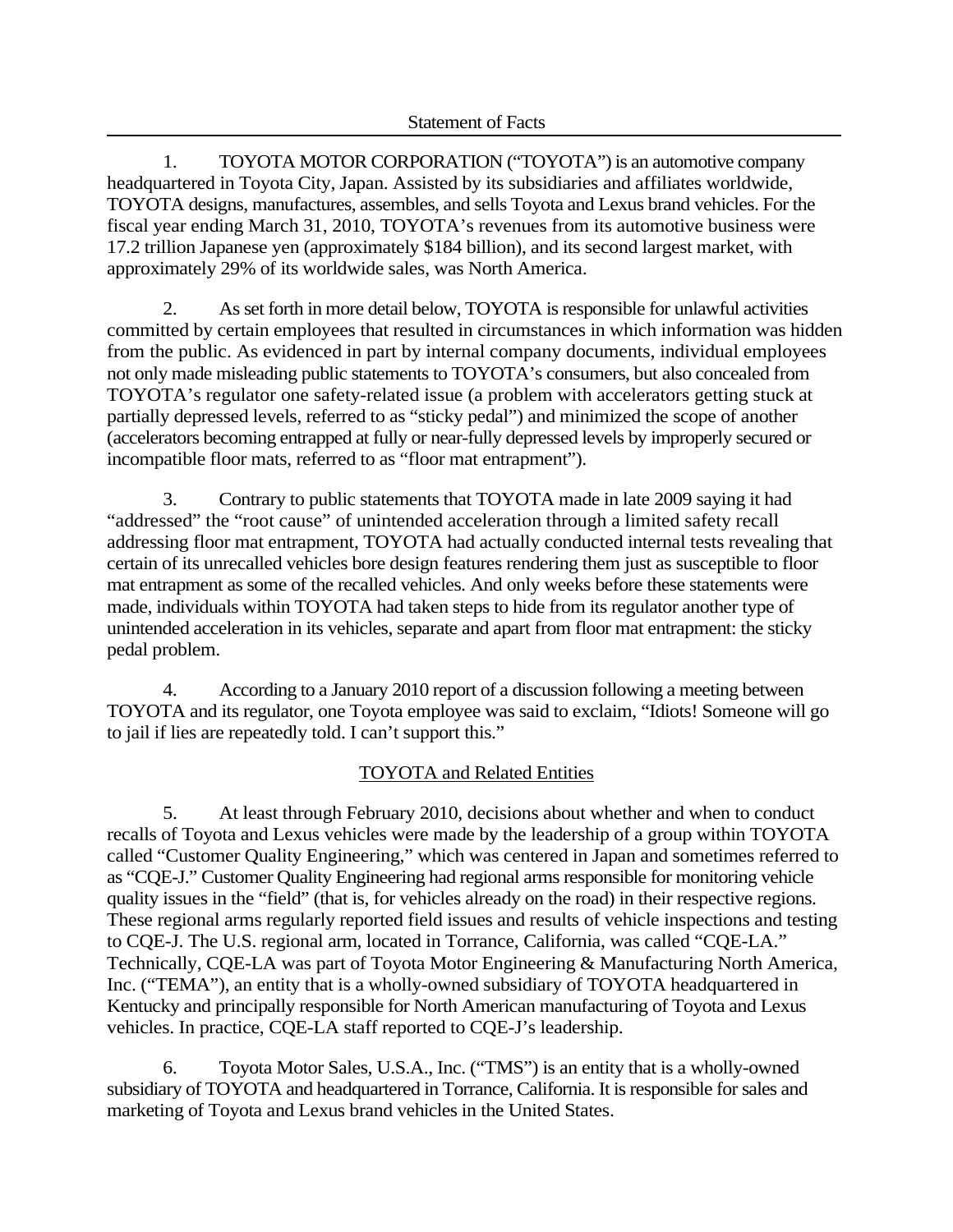7. Toyota Motor North America, Inc. ("TMA") is an entity that is a wholly-owned subsidiary of TOYOTA with offices in New York, New York, and Washington, D.C. The Washington office was responsible for reporting to and interacting with TOYOTA's U.S. regulator, the National Highway Traffic Safety Administration ("NHTSA").

#### Overview of the Unlawful Conduct

8. From the fall of 2009 through March 2010, TOYOTA misled U.S. consumers by concealing and making deceptive statements about two safety-related issues affecting its vehicles, each of which caused a type of unintended acceleration.

9. In the fall of 2009, TOYOTA faced intense public concern and scrutiny over the safety of its vehicles after a widely-publicized August 28, 2009 accident in San Diego, California that killed a family of four. A Lexus dealer had improperly installed an unsecured, incompatible rubber floor mat (an "all weather floor mat" or "AWFM") into the Lexus ES350 in which the family was traveling, and that AWFM entrapped the accelerator at full throttle. A 911 emergency call made from the out-of-control vehicle, which was speeding at over 100 miles per hour, reported, "We're in a Lexus . . . and we're going north on 125 and our accelerator is stuck . . . there's no brakes . . . we're approaching the intersection . . . Hold on . . . hold on and pray . . . pray." The call ended with the sound of the crash that killed everyone in the vehicle.

10. Against the backdrop of the San Diego accident, press reports of other unintended acceleration incidents in Toyota and Lexus vehicles, and intensified scrutiny from NHTSA, TOYOTA agreed to NHTSA's request in or about September 2009 to recall eight of its U.S. models for floor mat entrapment susceptibility. Meanwhile and thereafter, from the fall of 2009 through January 2010, TOYOTA misleadingly assured customers that it had "addressed the root cause" of unintended acceleration in its U.S.-sold vehicles by conducting this recall. In truth, the recall TOYOTA had conducted (a) left unaddressed the Corolla, the Highlander, and the Venza, which shared design features similar to the models that were recalled for floor mat entrapment, and (b) left unaddressed a second type of unintended acceleration: the sticky pedal problem.

11. TOYOTA made these misleading statements and undertook these acts of concealment as part of efforts to defend its brand image in the wake of the fatal San Diego accident and the ensuing onslaught of critical press.

12. When, in early 2010, TOYOTA finally conducted safety recalls to address the unintended acceleration issues it had concealed, TOYOTA provided to the American public, NHTSA, and Congress an inaccurate timeline of events that made it appear as if TOYOTA had acted to remedy the sticky pedal problem within approximately 90 days of discovering it.

#### Background to the Unlawful Conduct

13. TOYOTA is required to disclose to NHTSA if it "learns [a] vehicle or equipment contains a defect and decides in good faith that the defect is related to motor vehicle safety." "Motor vehicle safety" is defined as "performance of a motor vehicle . . . in a way that protects the public against unreasonable risk of accidents . . . and against unreasonable risk of death or injury in an accident."  $49 \text{ U.S.C.}$  §§  $30118(c)(1)$ ;  $30102(a)(8)$ . Such disclosure must be "submitted not more than 5 working days after a defect in a vehicle or item of equipment has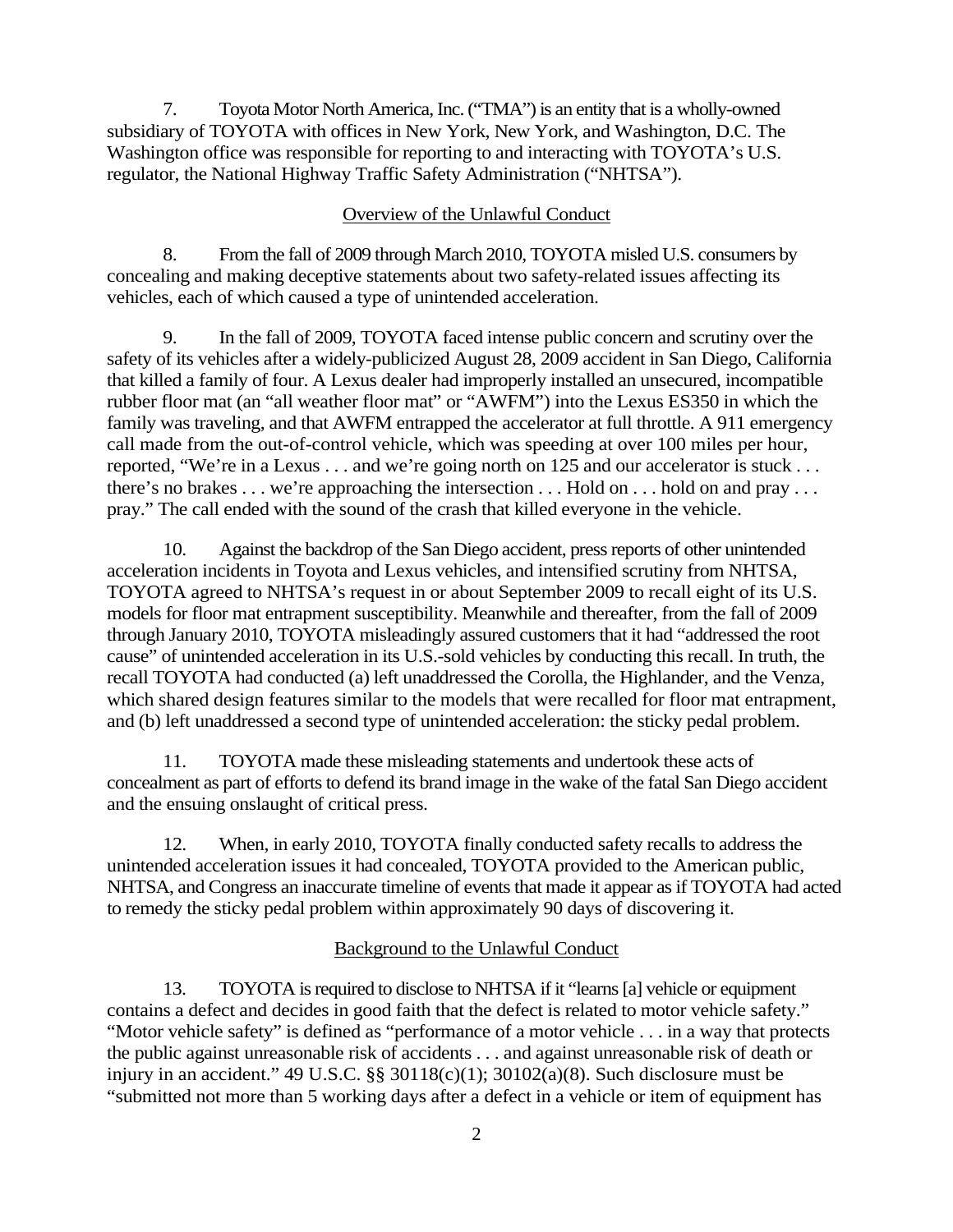been determined to be safety related" (the "Defect Disclosure Regulation"). See 49 U.S.C. § 30118(c) and 49 C.F.R.§ 573.6.

14. The required disclosure is to be made by filing a "Defect Information Report," or "DIR."

15. Although TOYOTA is not required to notify NHTSA of any engineering and design changes it made to Toyota and Lexus models sold in the United States, it is required to file a DIR for any safety-related defect addressed by such an engineering and/or design change.

# Events Prior to 2009: Floor Mat Entrapment

16. In or about the fall of 2007, TOYOTA successfully avoided a potential vehicle recall to address floor mat entrapment in certain Toyota and Lexus brand vehicles.

17. In 2007, following a series of reports alleging unintended acceleration in Toyota and Lexus vehicles, NHTSA opened a defect investigation into the Lexus ES350 model (the vehicle that was subsequently involved in the tragic 2009 San Diego accident), and identified several other Toyota and Lexus models it believed might likewise be defective. Floor mat entrapment can pose a high risk to human life and safety because, when unsecured or incompatible, the AWFM can entrap the accelerator pedal and it can result in high speed, uncontrolled acceleration.

18. Throughout the summer and fall of 2007, TOYOTA denied the need for any vehicle-based recall related to floor mat entrapment. TOYOTA resisted a recall even though an internal investigation being conducted at the time revealed that certain Toyota and Lexus models, including most of the ones that NHTSA had identified as potentially problematic, had some design features, including an absence of clearance between a fully depressed accelerator pedal and the vehicle floor, that rendered entrapment of the pedal by an unsecured or incompatible AWFM more likely. TOYOTA did not share these results with NHTSA.

19. In or about September 2007, having kept to itself the results of some of its initial internal investigation related to floor mat entrapment, TOYOTA negotiated with NHTSA a limited recall of 55,000 AWFMs that had been designed for the ES350 and Camry. There was no recall of or fix to the vehicles themselves, just the limited recall of AWFMs. Inside TOYOTA, the limited recall was touted as a major victory in a contemporaneous email: "had the agency . . . pushed for recall of the throttle pedal assembly (for instance), we would be looking at upwards of \$100 million + in unnecessary costs."

20. Shortly after TOYOTA announced its AWFM recall, TOYOTA engineers studying floor mat entrapment revised TOYOTA's internal design guidelines to provide for, among other things, a minimum clearance of 10 millimeters between a fully depressed accelerator pedal and the floor. Engineers also determined that newly designed models would have to undergo vehicle-based tests using unsecured genuine AWFMs to determine whether they had appropriate resistance to floor mat entrapment.

21. The determination was made, however, that these revised guidelines and procedures would apply only in circumstances where a model was receiving a "full model redesign" – a redesign to which each Toyota and Lexus model was subjected approximately once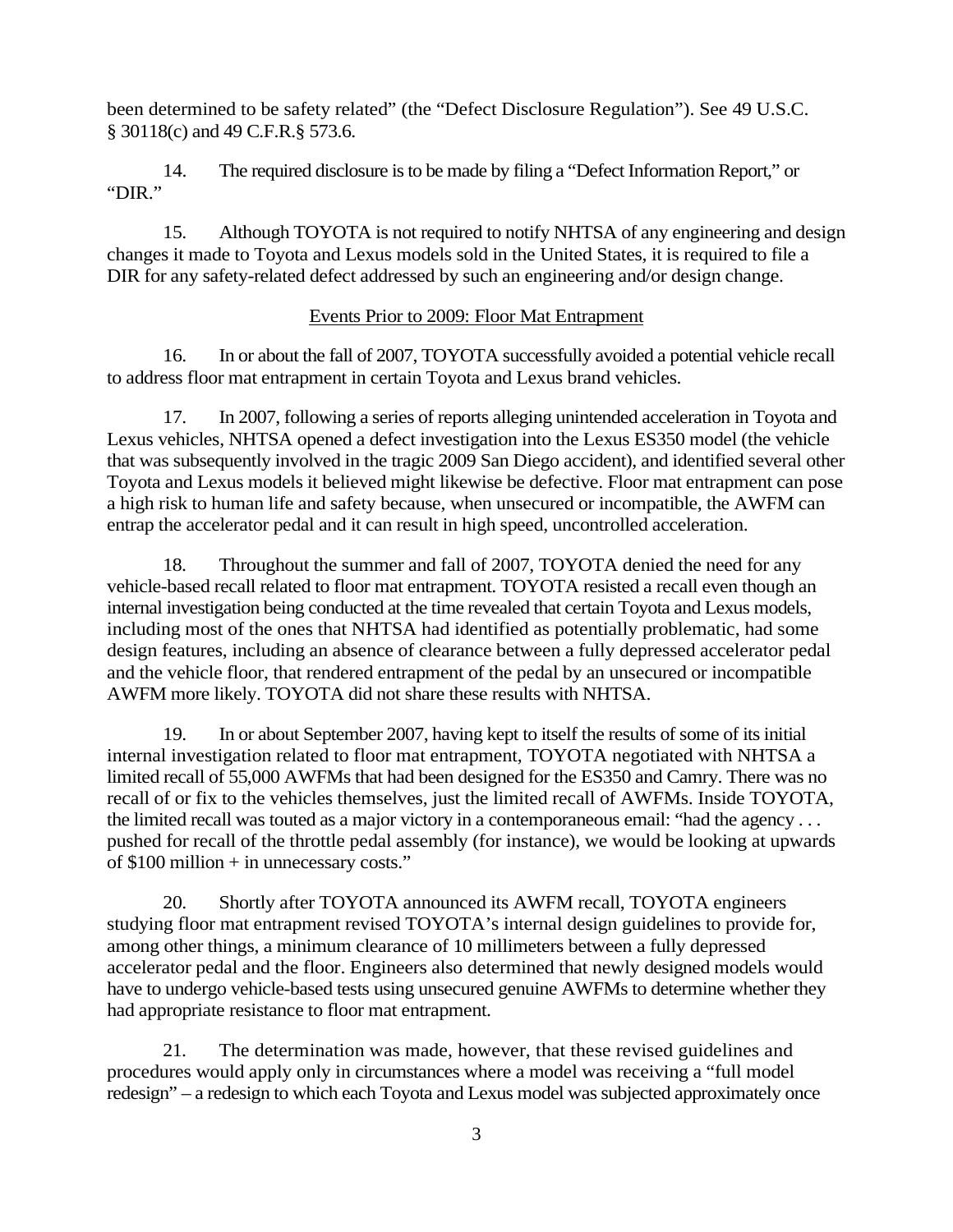every three to five years. As a result, even after the revised guidelines had been adopted internally, many new vehicles produced and sold by TOYOTA were not subject to TOYOTA's 2007 guidelines.

## Events Immediately Preceding the 2009 Floor Mat Entrapment Recall

22. As described above, on August 28, 2009, the driver and three passengers of an ES350 sedan fitted with an AWFM intended for another, larger Lexus sport utility vehicle model were killed in an accident resulting from floor mat entrapment in San Diego, California. The accelerator pedal in this vehicle, the tip of which was designed to reach the floor when fully depressed, got trapped under the ill-fitting, incompatible AWFM and could not be freed. The ES350 vehicle did not have a brake override system, which, under certain circumstances, may provide an additional safety benefit by closing the throttle upon firm and steady application of the brake pedal.

23. On or about the same day the San Diego accident occurred, staff at CQE-LA in Torrance, California, sent a memorandum to CQE-J identifying as "critical" an "unintended acceleration" issue separate and apart from floor mat entrapment that had manifested itself in an accelerator pedal of a Toyota Matrix vehicle in Arizona. The condition, called "sticky pedal," had already arisen in the European market, and entailed the accelerator pedal "sticking" in a partially depressed position.

24. Sticky pedal, a phenomenon affecting pedals manufactured by a U.S. company ("A-Pedal Company") and installed in some Toyota brand vehicles in North America as well as Europe, resulted from the use of a plastic material inside the pedals that could under certain circumstances result in the accelerator pedal becoming mechanically stuck in a partially depressed position. The pedals incorporating this plastic were installed in, among other models, the Camry, the Matrix, the Corolla, and the Avalon sold in the United States.

25. The August 2009 report about the "critical" sticky pedal issue in the Arizona Matrix was not the only report of the condition that TOYOTA received from U.S. technicians in the field in the summer of 2009. On or about August 4, 2009, a dealer technician made a similar report about a pedal in a Camry vehicle.

26. Reports of the same sticky pedal problem in Europe in or about 2008 and early 2009, where the problem had become apparent earlier, reflected, among other things, instances of "uncontrolled acceleration" and unintended acceleration to "maximum RPM," and customer concern that the condition was "extremely dangerous."

27. In or about early 2009, TOYOTA circulated to European Toyota distributors information about the sticky pedal problem and instructions for addressing the problem if it presented itself in a customer's vehicle. These instructions identified the issue as "Sudden RPM increase/vehicle acceleration due to accelerator pedal sticking," and stated that should a customer complain of pedal sticking, the pedal should be replaced with pedals manufactured by a company other than A-Pedal Company.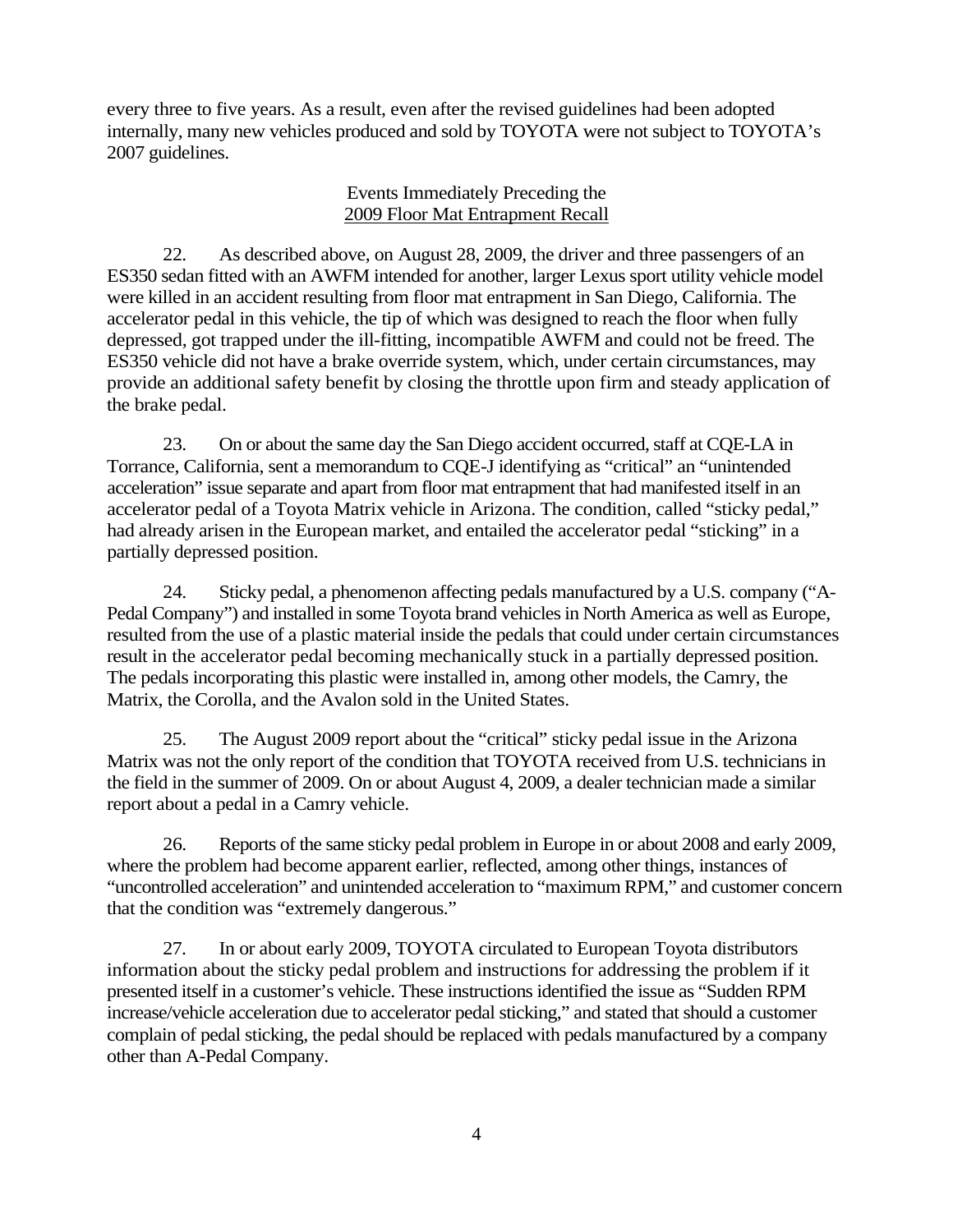28. Contemporaneous documents internal to TOYOTA reflect at least a preliminary assessment by CQE engineers that the sticky pedal problem, as manifested in the abovedescribed European reports, was a "defect" that was "[i]mportant in terms of safety because of the possibility of accidents." TOYOTA did not then inform its U.S. regulators or conduct a recall. Beginning in or about the spring of 2009, TOYOTA quietly directed A-Pedal Company to change the pedals in new productions of affected models in Europe, and to plan for the same design changes to be rolled out in the United States beginning in the fall of 2009. The design change was to substitute the plastic used in the affected pedal models with another material and to change the length of the friction lever in the pedal.

29. By no later than September 2009, TOYOTA recognized internally that the sticky pedal problem posed a risk of a type of unintended acceleration – or "overrun," as Toyota sometimes called it – in many of its U.S. vehicles. A September 2009 presentation made by a CQE-LA manager to TOYOTA executives gave a "current summary of O/R [overrun] types in NA market" that listed the three confirmed types as: "mat interference" (*i.e.*, floor mat entrapment), "material issue" (described as "pedal stuck and . . . pedal slow return/deformed"), and "simultaneous pedal press" by the consumer. The presentation further listed the models affected by the "material issue" as including "Camry, Corolla, Matrix, Avalon."

30. On or about September 9, 2009, a TMS employee who was concerned about the sticky pedal problem in the United States and believed that TOYOTA should address the problem, prepared a "Market Impact Summary" listing (in addition to the August 2009 Matrix and Camry) 39 warranty cases that he believed involved potential manifestations of the sticky pedal problem. This document was circulated to TOYOTA engineers and was later sent to members of CQE-J, and designated the sticky pedal problem as priority level "A," the highest level.

31. On or about September 17, 2009, TOYOTA reproduced sticky pedal in a pedal recovered from a U.S. vehicle.

32. After the August 2009 fatal floor mat entrapment accident in San Diego, several articles critical of TOYOTA appeared in U.S. newspapers. The articles reported instances of TOYOTA customers allegedly experiencing unintended acceleration and the authors accused TOYOTA of, among other things, hiding defects related to unintended acceleration.

33. Meanwhile, following the San Diego floor mat entrapment accident, NHTSA identified customer complaints that it believed were potentially related to floor mat entrapment. Based principally on complaint data that the agency had itself collected, NHTSA identified eight vehicle models it believed posed an unreasonable risk of floor mat entrapment and should be recalled.

## TOYOTA's Negotiations with NHTSA About Floor Mat Entrapment

34. As it had in 2007, TOYOTA initially resisted NHTSA's recall suggestions. CQE-J prescribed and followed a negotiating position with NHTSA with respect to floor mat entrapment consisting of: (a) a refusal to declare a vehicle defect of any kind, and (b) an effort to narrow the class of vehicles that would be subject to the recall.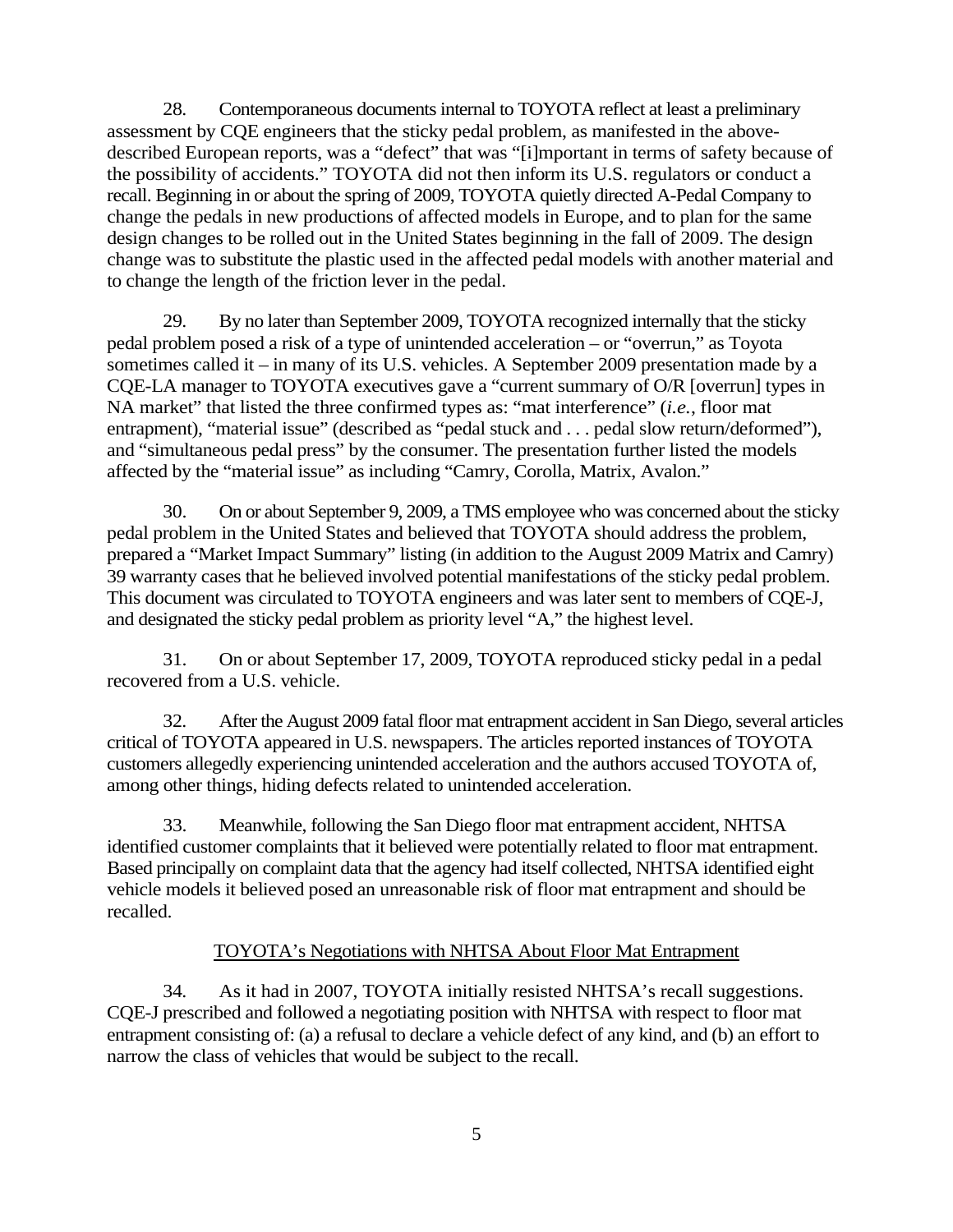35. During a meeting on September 25, 2009 NHTSA requested that TOYOTA immediately file a DIR with respect to AWFM entrapment risk in eight specific models, with the understanding that remedial action for each affected model would be negotiated in the ensuing months. NHTSA stated that it would open an investigation if TOYOTA declined the request. On or about September 28, 2009, TOYOTA notified NHTSA that it agreed to file the DIR. That document, filed on or about October 5, 2009, identified as the "affected" models just the eight that NHTSA had specified.

36. Shortly before TOYOTA filed its DIR, NHTSA asked TOYOTA to disclose to the agency "any production changes" that had "been made to pedal geometry." NHTSA had expressed to TOYOTA its view that design features related to pedal geometry – including clearance between the fully depressed pedal and the floor – were important factors in evaluating floor mat entrapment. NHTSA also asked TOYOTA whether it had "a metric for determining which vehicles" to include in the floor mat entrapment recall. TOYOTA did not, at this time, respond to these requests.

#### Cancellation and Suspension of Sticky Pedal Design Change

37. As noted, TOYOTA had developed internal plans to implement design changes for all A-Pedal-Company-manufactured pedals in U.S. Toyota models to address, on a goingforward basis, the still-undisclosed sticky pedal problem that had already been resolved for new vehicles in Europe. As of the date of NHTSA's request for information about "pedal geometry" in connection with the floor mat entrapment recall, implementation of these pedal design changes had not yet begun in the United States. On or about October 5, 2009, TOYOTA engineers issued to A-Pedal Company the first of the design change instructions intended to prevent sticky pedal in the U.S. market. This was described internally as an "urgent" measure to be implemented on an "express" basis, as a "major" change – meaning that the part number of the subject pedal was to change, and that all inventory units with the old pedal number should be scrapped.

38. On or about October 21, 2009, however, engineers at TOYOTA and the leadership of CQE-J decided to cancel the design change instruction that had already been issued and to suspend all remaining design changes planned for A-Pedal Company pedals in U.S. models. TEMA employees who had been preparing for implementation of the changes were instructed, orally, to alert the manufacturing plants of the cancellation. They were also instructed not to put anything about the cancellation in writing. A-Pedal Company itself would receive no written cancellation at this time; instead, contrary to TOYOTA's own standard procedures, the cancellation was to be effected without a paper trail.

39. TOYOTA decided to suspend the pedal design changes in the United States, and to avoid memorializing that suspension, in order to prevent NHTSA from learning about the sticky pedal problem.

#### TOYOTA's Internal Entrapment Investigation

40. Meanwhile, in the fall of 2009, as had occurred in 2007, TOYOTA undertook an internal investigation of floor mat entrapment. That investigation revealed, among other things, the following, some of which echoed the findings from two years prior: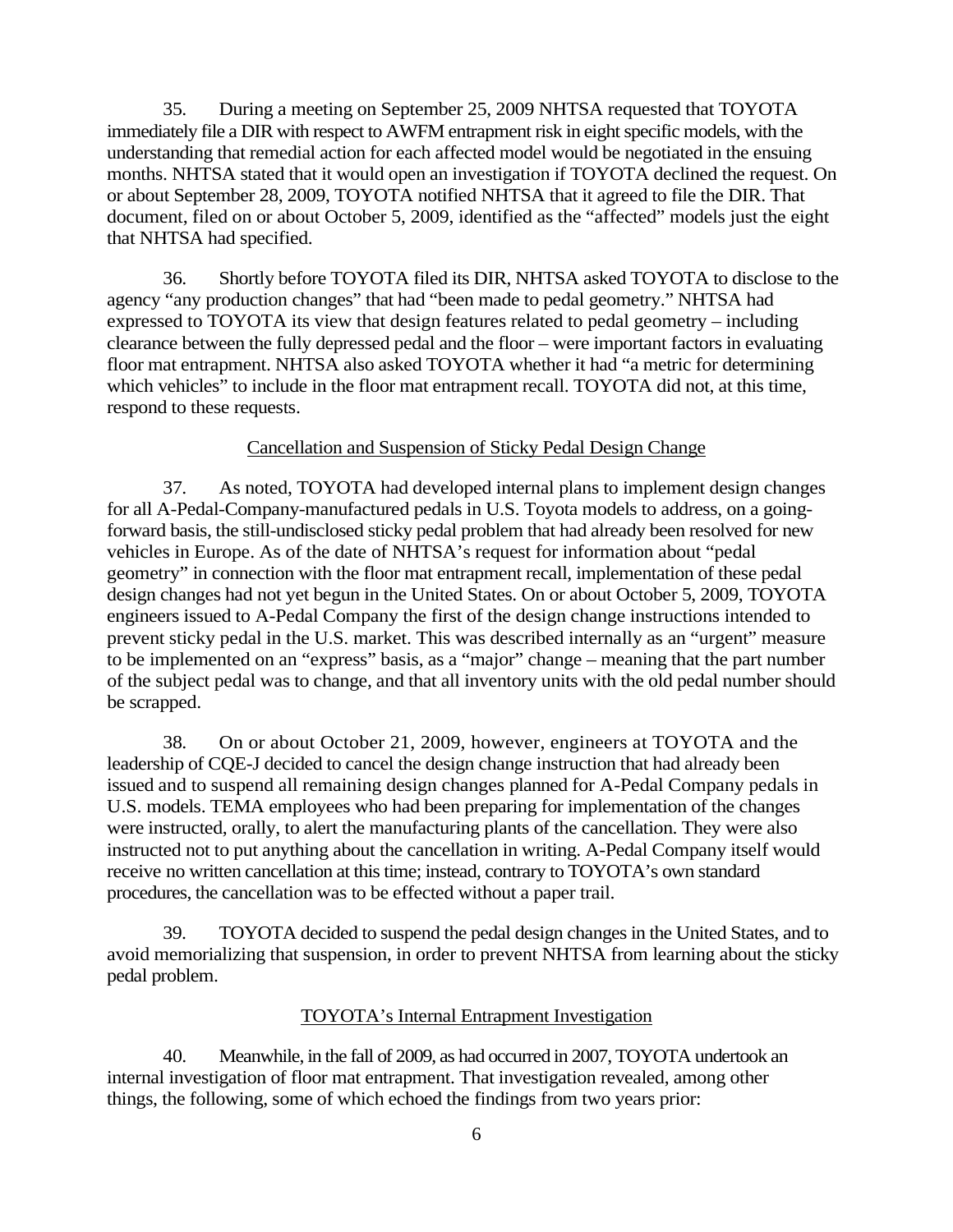a. All but one of the eight models that NHTSA had identified were designed with 10 millimeters or less of clearance between a fully depressed accelerator pedal and a vehicle floor. Two unrecalled models, the Corolla, one of the best-selling Toyota vehicles in the United States, and the Venza, had 0 millimeters' clearance. One contemporaneous document summarizing measurement and testing data and evaluating the relationship of certain design features to floor mat entrapment contained the following notation related to these clearance measurements: "10 [millimeters] or less is high risk."

b. When CQE-LA engineers subjected Toyota and Lexus models to testing in which an AWFM was unhooked from its secured position and moved forward by hand in small increments, all but one of the eight models that NHTSA had identified experienced entrapment with the AWFM intended for that model. In the eighth model, the Prius, a compatible AWFM did not trap the pedal. The AWFM used in that particular testing was a recent model that had benefited from a 2006 design change to address floor mat entrapment susceptibility.

c. A notation contained on a CQE-LA document summarizing the testing results (the "Score Chart") for three Toyota models (the Corolla, the Camry, and the Avalon) and two Lexus models (one of which was the ES350) read as follows for each of these models: "The shape of floor underneath A pedal is concave shape and a mat may become bent and easily retained." CQE-LA presented its Score Chart to a senior Toyota executive in mid-October 2009.

d. A CQE-LA engineer involved in the floor mat entrapment testing reported to CQE-J that among the three "worse" vehicles was the Corolla, a model not among those that NHTSA had identified as the potential subjects of a recall.

e. On or about October 27, 2009, TOYOTA engineers in Japan circulated to CQE-J a chart showing that the Corolla had the lowest rating for floor mat entrapment under that analysis.

f. An internal memorandum prepared by a CQE-J leader on or about November 12, 2009 stated: "In the competitor benchmarkings conducted at TMS and CQE-LA, Toyota vehicles tended to have more models that use pedal tips as stoppers [and therefore tend to have zero clearance from the floor], and from the viewpoint of robustness for improper mat use, we would have to say that it is inferior compared to other companies."

41. TOYOTA did not inform NHTSA of its internal analyses concerning models not among those identified by NHTSA, which showed that the top-selling Corolla, the Highlander, and the Venza shared design features similar to several of the eight models for which NHTSA had requested a recall.

## Misleading Disclosures to NHTSA About Sticky Pedal

42. Throughout the fall of 2009, following reports in August of sticky pedals in a Matrix and a Camry, and following reproduction of the problem by TOYOTA in a pedal from a U.S. vehicle on or about September 17, 2009, as referenced above, TOYOTA became aware of other manifestations of the problem in the United States.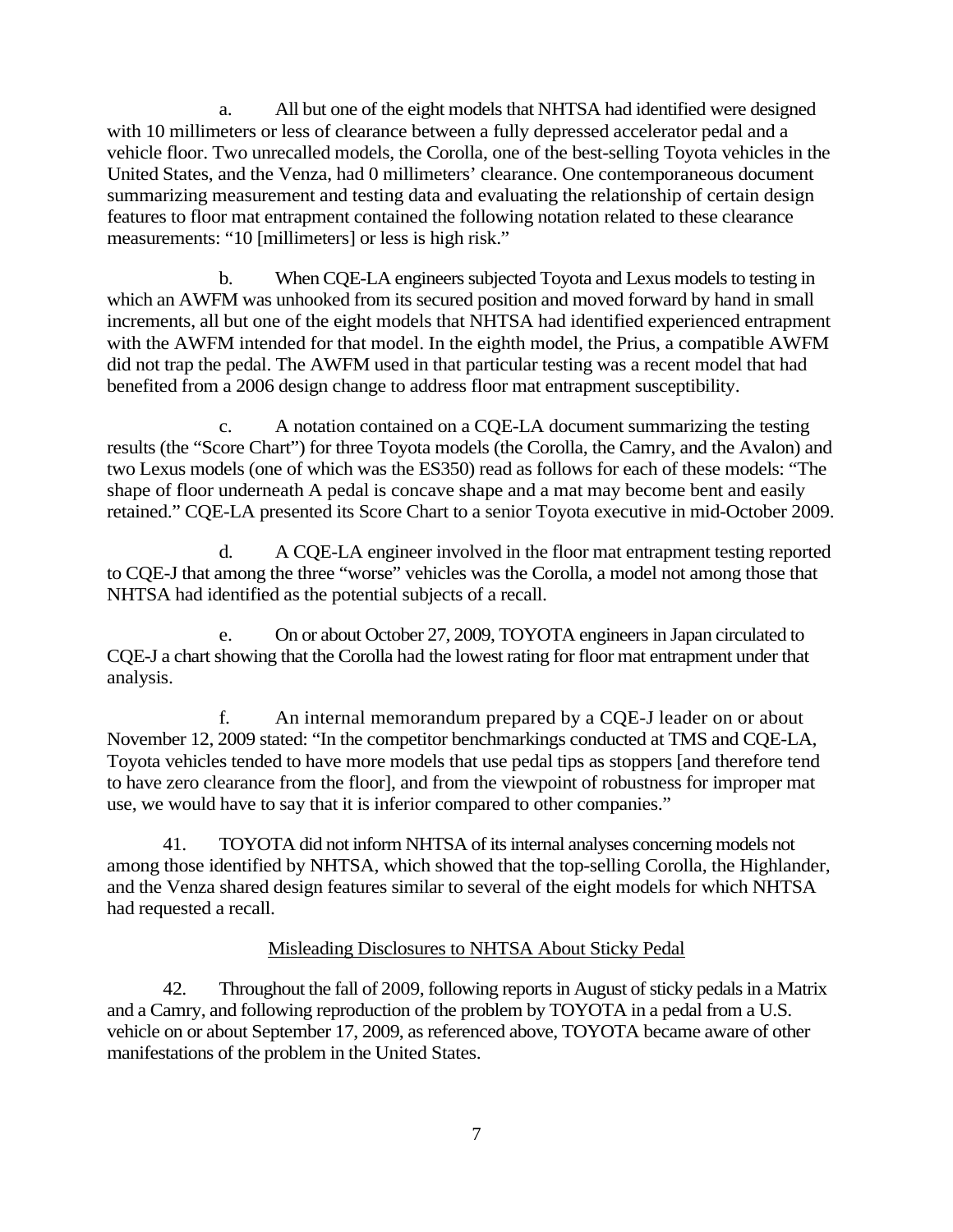43. In or about late September 2009, TMS employees received a report of sticky pedal in a Corolla. TMS urged CQE-LA to do something about the issue. Then, in or about October 2009, TMS received three more such reports in U.S. Corolla vehicles, and dispatched technicians to prepare "field technical reports" (or "FTRs") documenting the incidents. In or about November 2009, senior executives at TMS learned of these three reports.

44. On or about November 12, 2009, the leadership of CQE-J discussed a plan to disclose the sticky pedal problem to NHTSA. CQE-J's leadership was aware at this time not only of the three Corolla FTRs but also of a problem with the Matrix in August 2009. It was also familiar with the sticky pedal problem in Europe, the design changes that had been implemented there, and the cancellation and suspension of similar planned design changes in the United States. Knowing all of this, CQE-J's leadership decided that (a) it would not disclose the September 2009 Market Impact Summary to NHTSA; (b) if any disclosure were to be made to NHTSA, it would be limited to a disclosure that there were some reports of unintended acceleration apparently unrelated to floor mat entrapment; and (c) NHTSA should be told that TOYOTA had made no findings with respect to the sticky pedal problem reflected in the Corolla FTRs, and that the investigation of the problem had just begun.

45. On or about November 17, 2009, before TOYOTA had negotiated with NHTSA a final set of remedies for the eight models encompassed by the floor mat entrapment recall, TOYOTA informed NHTSA of the three Corolla FTRs and several other FTRs reporting unintended acceleration in Toyota model vehicles equipped with pedals manufactured by A-Pedal Company. In TOYOTA's disclosure to NHTSA, TOYOTA did not reveal its understanding of the sticky pedal problem as a type of unintended acceleration, nor did it reveal the problem's manifestation and the subsequent design changes in Europe, the planned, cancelled, and suspended design changes in the United States, the August 2009 Camry and Matrix vehicles that had suffered sticky pedal, the September 2009 Corolla with a similar problem, or the September 2009 Market Impact Summary.

46. In truth, the cause of the issue reflected in the three Corolla FTRs from October 2009 was the same sticky pedal problem that had arisen and been addressed on a going-forward basis in Europe, about which NHTSA remained unaware.

47. In contrast to its public comments in early November 2009 that there was "*no* evidence to support" theories concerning "other causes of unintended acceleration" in its vehicles beyond floor mat entrapment, on or about November 17, 2009, a CQE-J employee wrote an email to a leader of CQE-J stating: "We have been trying to approach the floor mat issue by treating it as a problem caused by the all weather floor mat interfering with the pedal; however, our understanding is that we can no longer separate this problem from the [A-Pedal Company] problem that just began to surface." He went on: "[I]t has become increasingly difficult to take the position that 'the only problems in the return of the gas pedal we have confirmed are related to interference with the floor mat.' Therefore, we are in a subtle situation as to how much we can emphasize the 'floor mat problems' as the top leaders meet with NHTSA and whether we can get NHTSA to agree with our position."

48. Despite this November 17, 2009 email, TOYOTA took no further steps to disclose to NHTSA what it knew about sticky pedal. In fact, at a meeting on November 24, 2009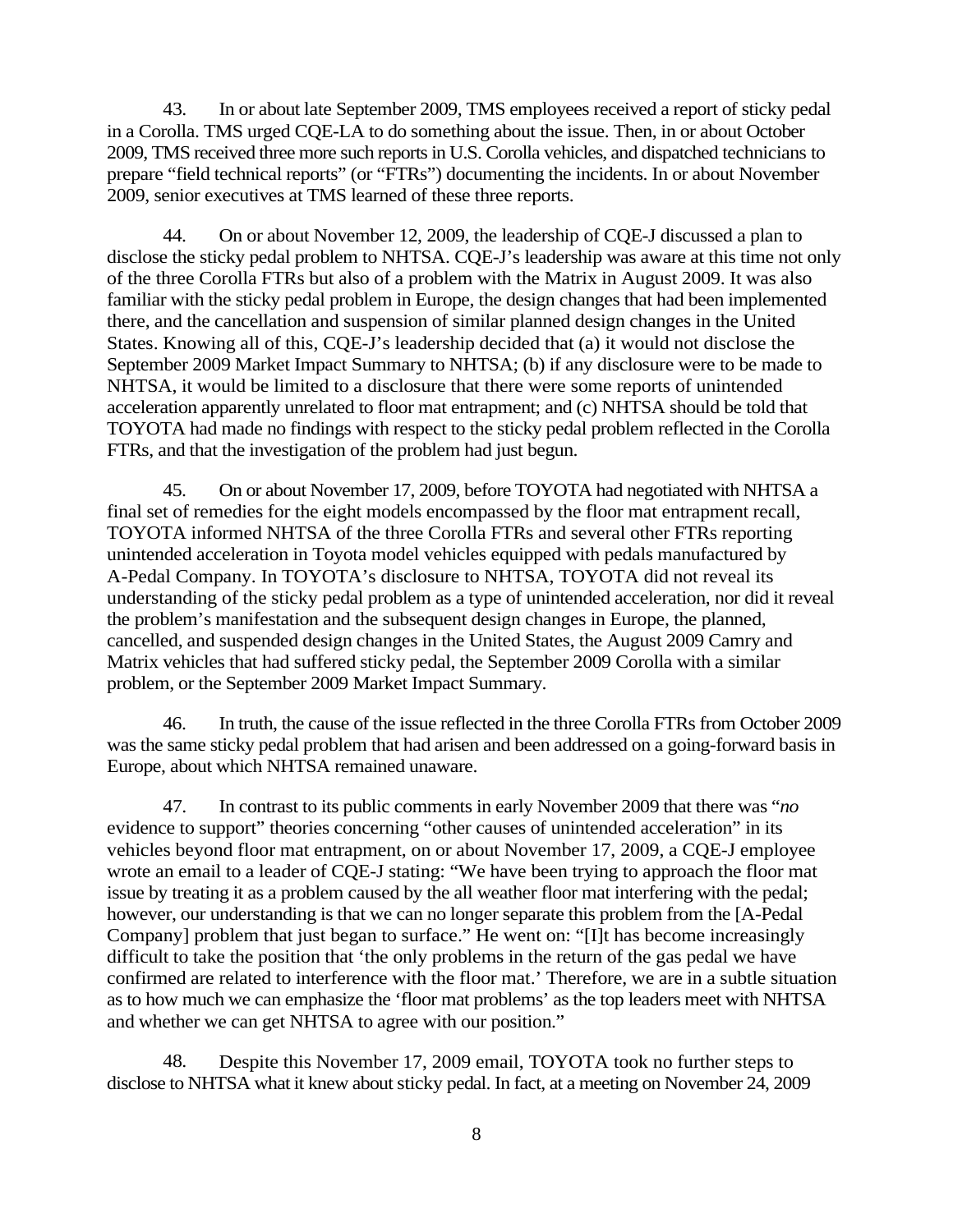between NHTSA and TOYOTA executives about the floor mat entrapment recall, the sticky pedal problem went unmentioned.

## TOYOTA's Misleading Statements and Acts of Concealment Following Announcement of the Floor Mat Entrapment Remedies

49. On or about November 25, 2009, TOYOTA, through TMS, announced its floor mat entrapment resolution with NHTSA. In a press release that had been approved by TOYOTA, TMS assured customers: "The safety of our owners and the public is our utmost concern and Toyota has and will continue to thoroughly investigate and take appropriate measures to address any defect trends that are identified." A TMS spokesperson stated during a press conference the same day, "We're very, very confident that we have addressed this issue."

50. In truth, the issue of unintended acceleration had not been "addressed" by the remedies announced. A-Pedal Company pedals which could experience stickiness were still on the road and still, in fact, being installed in newly-produced vehicles. And the best-selling Corolla, the Highlander, and the Venza—which had some design features similar to models that had been included in the earlier floor mat entrapment recall—were not being "addressed" at all. One of the vehicle-based remedies that TOYOTA agreed to implement in the eight models subject to the floor mat entrapment recall was a "cut" of the accelerator pedal to improve clearance from the floor. TOYOTA had been concerned throughout much of the fall of 2009 that NHTSA would require TOYOTA to offer replacement pedals to owners of the subject vehicles as part of the recall, and further require that such replacement pedals be made available as early as January 2010.

51. On or about November 26, 2009, CQE-J issued a directive to engineers at TOYOTA not to implement any design improvements for the North American market related to floor mat entrapment in models other than the eight subject to the recall unless the subject model was already undergoing a full model redesign. The justification offered for the directive was that design changes would "most likely mislead the concerned authorities and consumers and such to believe **that we have admitted having defective vehicles**." (Emphasis in original).

52. On or about December 10, 2009, only after the floor mat entrapment recall remedy had been fully negotiated with NHTSA and announced to the public, TOYOTA finally issued to A-Pedal Company renewed pedal design change instructions to address sticky pedal in newly produced vehicles in the United States. Whereas the single design change instruction that had issued for the U.S. market on or about October 5, 2009 (and then been cancelled on or about October 21, 2009) had called for a "major" change that would have entailed scrapping of old parts, the new design change instructions were issued as "minor" changes – a designation that entailed no part number change and allowed for use of old, defective parts until inventory was exhausted. TOYOTA engineers decided to characterize the changes as minor to prevent their detection by NHTSA. The newly issued design change instructions were to go into effect in or about mid-January 2010, around the same time that TOYOTA would be implementing pedal design changes for models encompassed by the floor mat entrapment recall.

53. At or about the same time that TOYOTA was issuing renewed design change instructions to remedy sticky pedal in newly produced U.S. vehicles, CQE-J instructed TMS that issuance of a "technical service bulletin" to Toyota dealers alerting them to the sticky pedal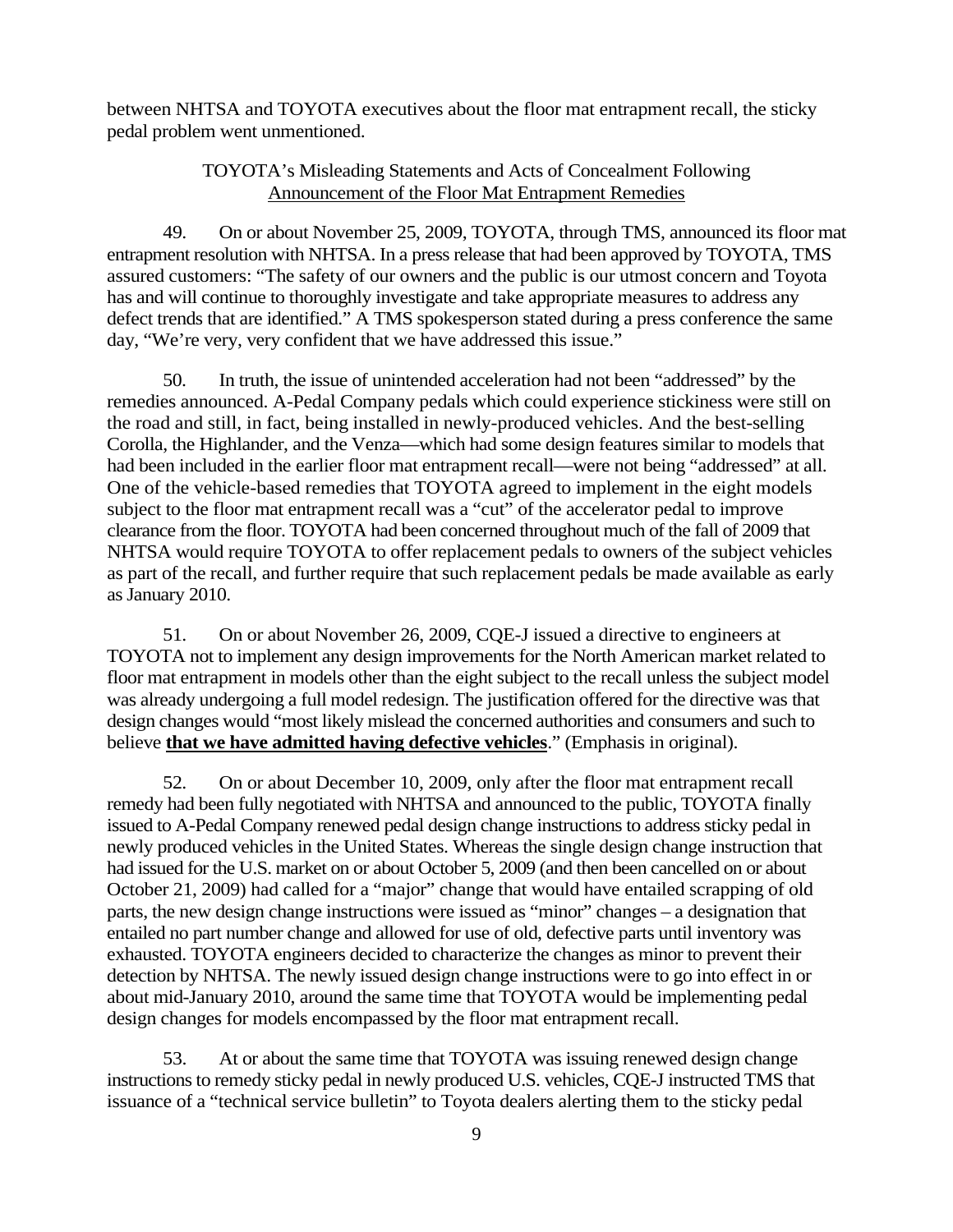problem and explaining how it should be remedied for vehicles in the field was "not permitted." Under NHTSA regulations, any such communication would have to have been disclosed to NHTSA.

54. On or about December 10, 2009, the date upon which TOYOTA issued renewed design change instructions for sticky pedal in the United States, a statement appeared on TMS's website, in response to a *Los Angeles Times* editorial dated December 5, 2009. Toyota asserted misleadingly, that "[b]ased on the comprehensive investigation and testing, we are highly confident that we have addressed the root cause of unwanted acceleration – the entrapment of the accelerator pedal."

55. In truth, TOYOTA had not "addressed the root cause of unwanted acceleration." TOYOTA had not recalled the Corolla, the Highlander and the Venza, which shared design features similar to the models that had been the subject of the recall.

56. Again, on or about December 23, 2009, TOYOTA responded to media accusations that it was continuing to hide defects in its vehicles by authorizing TMS to publish the following misleading statements on TMS's website: "Toyota has absolutely not minimized public awareness of any defect or issue with respect to its vehicles. Any suggestion to the contrary is wrong and borders on irresponsibility. We are confident that the measures we are taking address the root cause and will reduce the risk of pedal entrapment."

57. These statements were misleading because TOYOTA had "minimized public awareness of" both sticky pedal and floor mat entrapment. Further, the measures TOYOTA had taken did not "address the root cause" of unintended acceleration, because TOYOTA had not yet issued a sticky pedal recall and had not yet recalled the Corolla, the Venza, or the Highlander for floor mat entrapment.

## TOYOTA Is Forced to Disclose Sticky Pedal

58. By in or about early January 2010, TOYOTA had received additional reports of sticky pedal in the United States. The news media, meanwhile, was reporting two incidents of unintended acceleration in Toyota vehicles apparently unrelated to floor mat entrapment. One news outlet in particular was preparing to run a feature about an Avalon vehicle in New Jersey that had experienced what appeared to be sticky pedal three times but had not been involved in an accident.

59. On or about January 16, 2010, TOYOTA finally disclosed to NHTSA that TOYOTA had recently begun implementing design changes to prevent sticky pedal in the United States, and that, in fact, TOYOTA had implemented the same changes to European pedals many months before in response to reports of "uncontrolled acceleration" and unintended acceleration to "maximum RPM."

#### TOYOTA's Misleading Statements to NHTSA in January 2010

60. On or about January 19, 2010, representatives of TOYOTA, including executives from TMS and TMA, delivered to NHTSA representatives in Washington, D.C. a presentation that had been developed in large part by the leadership and staff of CQE-J. One of the chronologies used for this presentation purported to present a history of sticky pedal reports in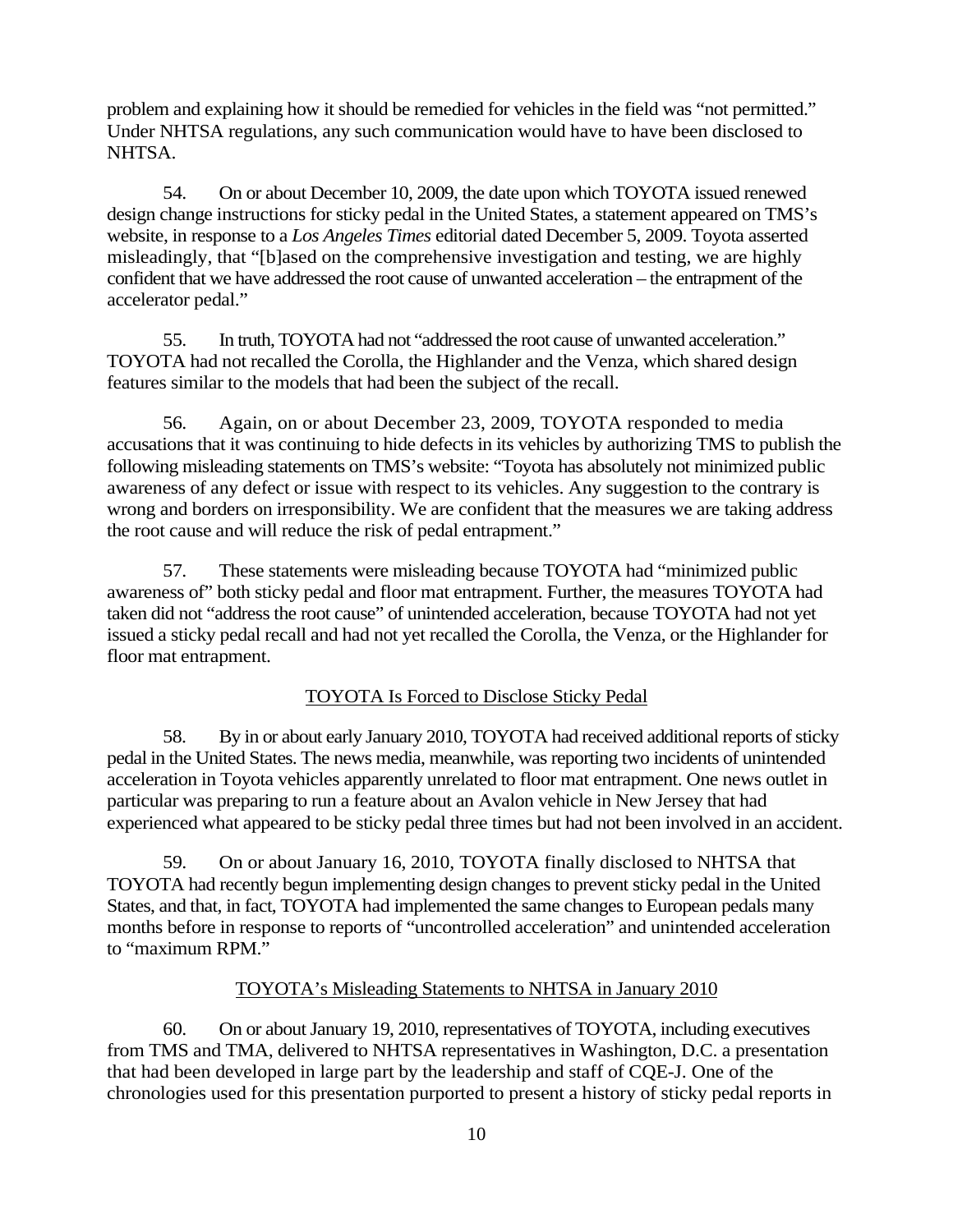the United States. It omitted any reference to the August 2009 sticky pedals in the Camry and the Matrix, the September 2009 Corolla, and the September 2009 Market Impact Summary. It also stated that TOYOTA began arrangements to implement design changes for sticky pedal in the U.S market in January 2010 after sticky pedal was reproduced in December 2009. In fact, TOYOTA began considering design changes to address sticky pedal in or about spring 2009, which ultimately were to be implemented in the United States; TOYOTA had also reproduced sticky pedal in a pedal recovered from a U.S. vehicle no later than September 17, 2009.

61. The presentation that TOYOTA gave to NHTSA on January 19, 2010 downplayed the seriousness of reports of sticky pedal in Europe. When, after the presentation, a TOYOTA employee who attended the presentation reviewed the actual reports from Europe, and saw that they included such phrases as "'out of control'" and "'safety issue,'" he was said to exclaim "Idiots! Someone will go to jail if lies are repeatedly told. I can't support this."

62. On or about January 21, 2010, TOYOTA filed a DIR in which it recalled all vehicles in the United States fitted with the accelerator pedals from A-Pedal Company that could experience a sticky pedal. In that filing, TOYOTA stated that it had begun receiving "field technical information" from the U.S. market about sticky pedal in "October 2009." In truth, TOYOTA had received information no later than in or about August 2009 and, in October 2009, had *cancelled* the U.S. fix for the sticky pedal problem so as to avoid its disclosure to NHTSA.

### TOYOTA Recalls the Corolla, the Highlander, and the Venza For Floor Mat Entrapment

63. Also on or about January 21, 2010, NHTSA informed TOYOTA that it had received additional complaints suggesting possible floor mat entrapment in vehicles that had not been recalled in 2009, including the Corolla. Rather than have NHTSA open an investigation, TOYOTA immediately agreed to "amend" its 2009 DIR to add the Corolla, the Highlander, and the Venza to the recall. As one leader of CQE-J explained internally in justifying his decision to so readily agree to this amendment: "Is it really in our best interest to report, 'We found a problem' after conducting an inspection? Or maybe we won't say, 'We found a problem' but if we say, 'Everything is the same as Camry, etc.', they may come after us by saying 'Why didn't you report when we agreed last time? Considering the background that we have been cornered with regard to the [A-Pedal Company] issue [*i.e.*, sticky pedal], I think they might assert we have been hiding something. Don't you think so?"

### TOYOTA's Statements to the Public and Congress About Its Knowledge Timeline

64. In or about late January and early February 2010, TOYOTA, based on talking points approved by TOYOTA executives and distributed to TOYOTA's U.S. personnel, made several public statements that asserted, misleadingly, that the "fall of 2009" or "October 2009" was the first time TOYOTA learned of sticky pedal in the United States when in fact TOYOTA had received reports of sticky pedal in August 2009. For example, TOYOTA told a reporter on or about January 25, 2010 that "[i]solated reports of sticky accelerator pedals have only recently come to light, in the fall of 2009 to be a little more precise." Later, TOYOTA told the public it first discovered sticky pedal in the United States after the floor mat recall and that it had started investigating the problem in October 2009. TOYOTA further claimed that it had moved quickly